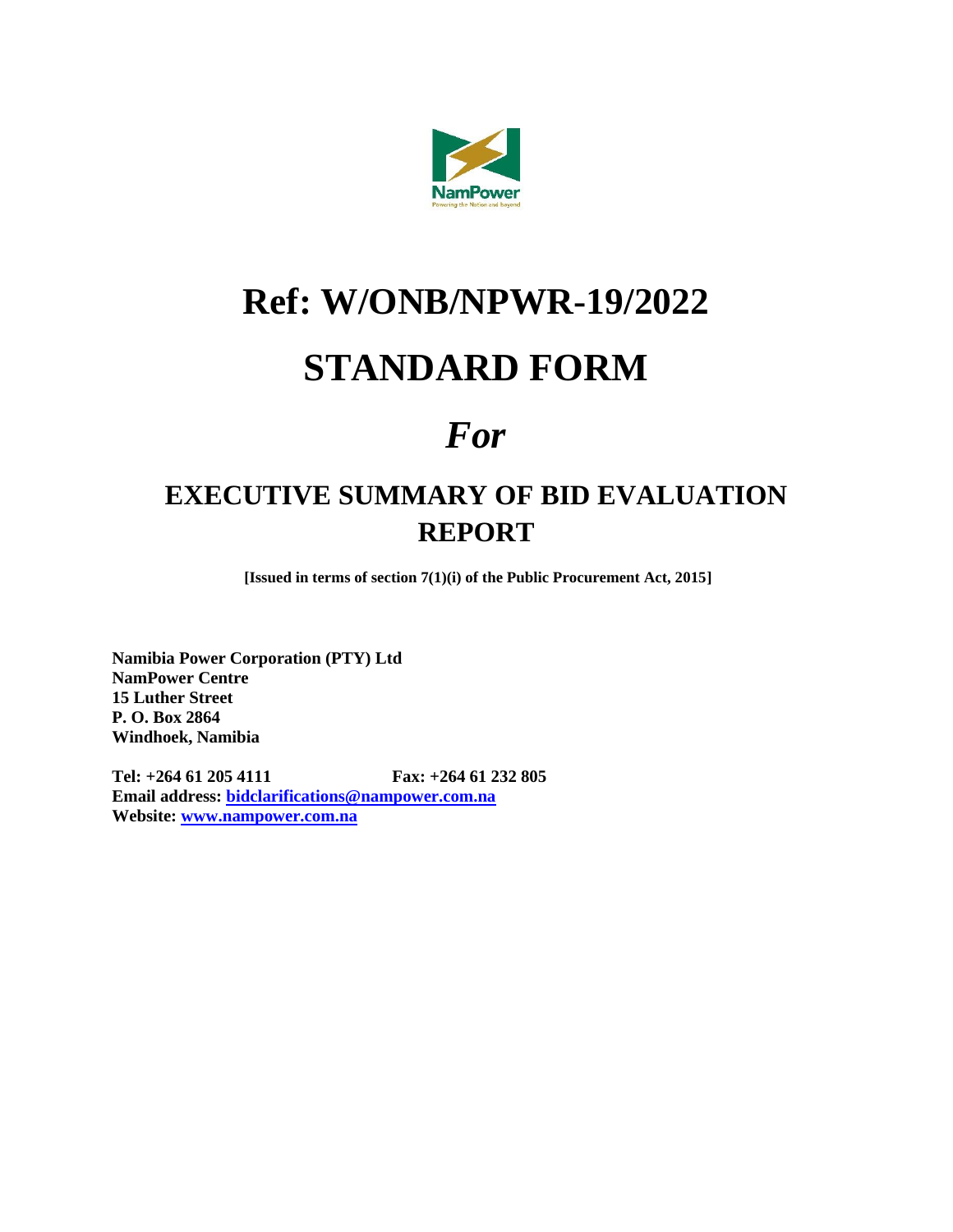#### **Executive Summary of Bid Evaluation Report**

### **Project Title: W/ONB/NPWR-19/2022: Construction of the Medium Voltage (MV) & Low Voltage (LV) Networks supplying Liswani, Lyanshulu and Kasibi localities in Zambezi Region**

**Reference number of procurement: W/ONB/NPWR-19/2022**

### **Scope of Contract**: **W/ONB/NPWR-19/2022: Construction of the Medium Voltage (MV) & Low Voltage (LV) Networks supplying Liswani, Lyanshulu and Kasibi localities in Zambezi Region**

**Procurement method used:** Open National Bidding (ONB)

- 1. **Date of Invitation of Bids:** 08 October 2021
- 2. **Closing date for submission of bids:** 12 November 2021
- 3. **Date and place of opening of bids:** 12 November 2021, NamPower Convention Centre
- 4. **Number of bids received by closing date:** Thirteen (13)
- **5. Responsiveness of bids:**

| <b>Bidder's Name</b>       | <b>Pricing at Bid</b> | <b>Responsive</b> | Reasons why bid is not responsive                          |  |  |
|----------------------------|-----------------------|-------------------|------------------------------------------------------------|--|--|
|                            | <b>Opening N\$</b>    | or not            |                                                            |  |  |
|                            |                       | responsive        |                                                            |  |  |
|                            |                       | (Yes/No)          |                                                            |  |  |
| <b>BDI Electric and</b>    | 2735 003.10           | Yes               |                                                            |  |  |
| <b>Construction Cc</b>     |                       |                   |                                                            |  |  |
| <b>Faradays Electrical</b> | 2 868 426.81          | No                | Proof of ownership of<br>$\bullet$                         |  |  |
| & Mechanical cc            |                       |                   | minimum of 3 x Crane Trucks                                |  |  |
|                            |                       |                   | not provided                                               |  |  |
| S& T Engineering           | 3 286 273.00          | Yes               |                                                            |  |  |
| and Construction           |                       |                   |                                                            |  |  |
| JV FI Trading and          |                       |                   |                                                            |  |  |
| <b>Construction Cc</b>     |                       |                   |                                                            |  |  |
| Moupika                    | 3776829.80            | <b>No</b>         | Proof of ownership of<br>$\bullet$                         |  |  |
| Investments cc             |                       |                   | minimum of 3 x Crane Trucks<br>not provided                |  |  |
|                            |                       |                   | Did not provide proof of access                            |  |  |
|                            |                       |                   | to finance to an amount of                                 |  |  |
|                            |                       |                   | N\$1,500.000.00, alternatively<br>proof of credit facility |  |  |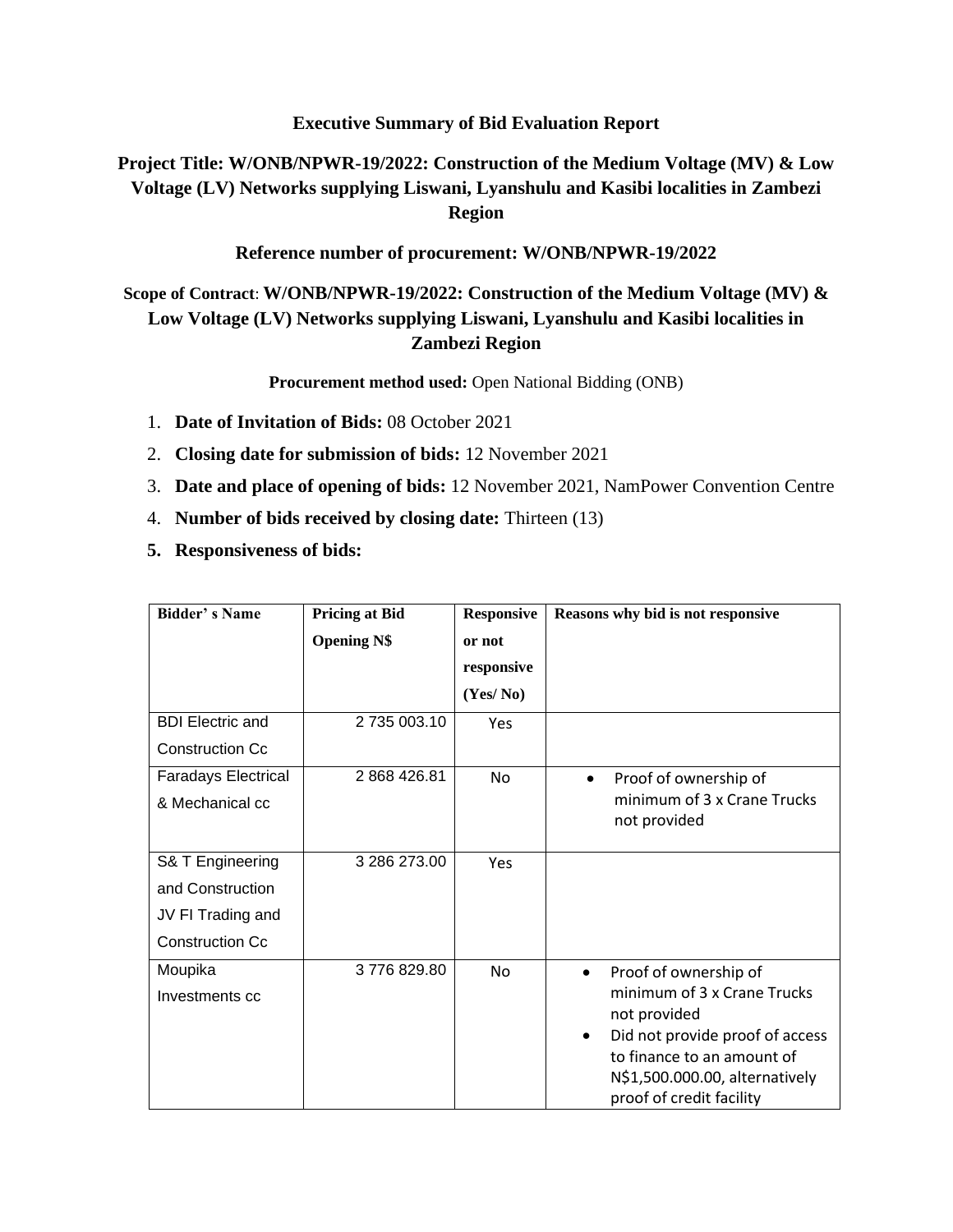|                                                                                |              |           | equivalent to that amount with<br>a local bank or any other<br>financial institution                                                                                                                                                                                                                     |
|--------------------------------------------------------------------------------|--------------|-----------|----------------------------------------------------------------------------------------------------------------------------------------------------------------------------------------------------------------------------------------------------------------------------------------------------------|
| <b>NBT Quality</b><br>Services cc                                              | 3 491 245.94 | <b>No</b> | Did not provide proof of access<br>$\bullet$<br>to finance to an amount of<br>N\$1,500.000.00, alternatively<br>proof of credit facility<br>equivalent to that amount with<br>a local bank or any other<br>financial institution                                                                         |
| Johvic Trading<br>Enterpries JV J & A<br>electric and Civil<br>Construction cc | 2 618 454.40 | Yes       |                                                                                                                                                                                                                                                                                                          |
| <b>Walters Electrical</b><br><b>Services</b>                                   | 2 692 517.60 | No        | Did not qualify for 50% PDN<br>$\bullet$<br>and did not comply with NEEP                                                                                                                                                                                                                                 |
| <b>ETN Technical</b><br><b>Services</b>                                        | 2 905 349.50 | Yes       |                                                                                                                                                                                                                                                                                                          |
| Transparent<br>Investments cc JV<br>Electro Hinsch<br><b>Contracting Pty</b>   | 3 262 173.00 | Yes       |                                                                                                                                                                                                                                                                                                          |
| Power Electric and<br>Construction cc                                          | 3 059 661.45 | Yes       |                                                                                                                                                                                                                                                                                                          |
| Ekuva Technical<br>Solutions Cc                                                | 3 442 676.30 | No        | Proof of ownership of<br>$\bullet$<br>minimum of 3 x Crane Trucks<br>not provided<br>Did not provide proof of access<br>to finance to an amount of<br>N\$1,500.000.00, alternatively<br>proof of credit facility<br>equivalent to that amount with<br>a local bank or any other<br>financial institution |
| Jukuya Investment<br>Cc                                                        | 3 376 927.28 | No        | Did not submit a valid certified<br>copy by a Commissioner of<br>Oath an Affirmative Action<br><b>Compliance Certificate</b><br>Did not comply with a<br>requirement of a Qualified                                                                                                                      |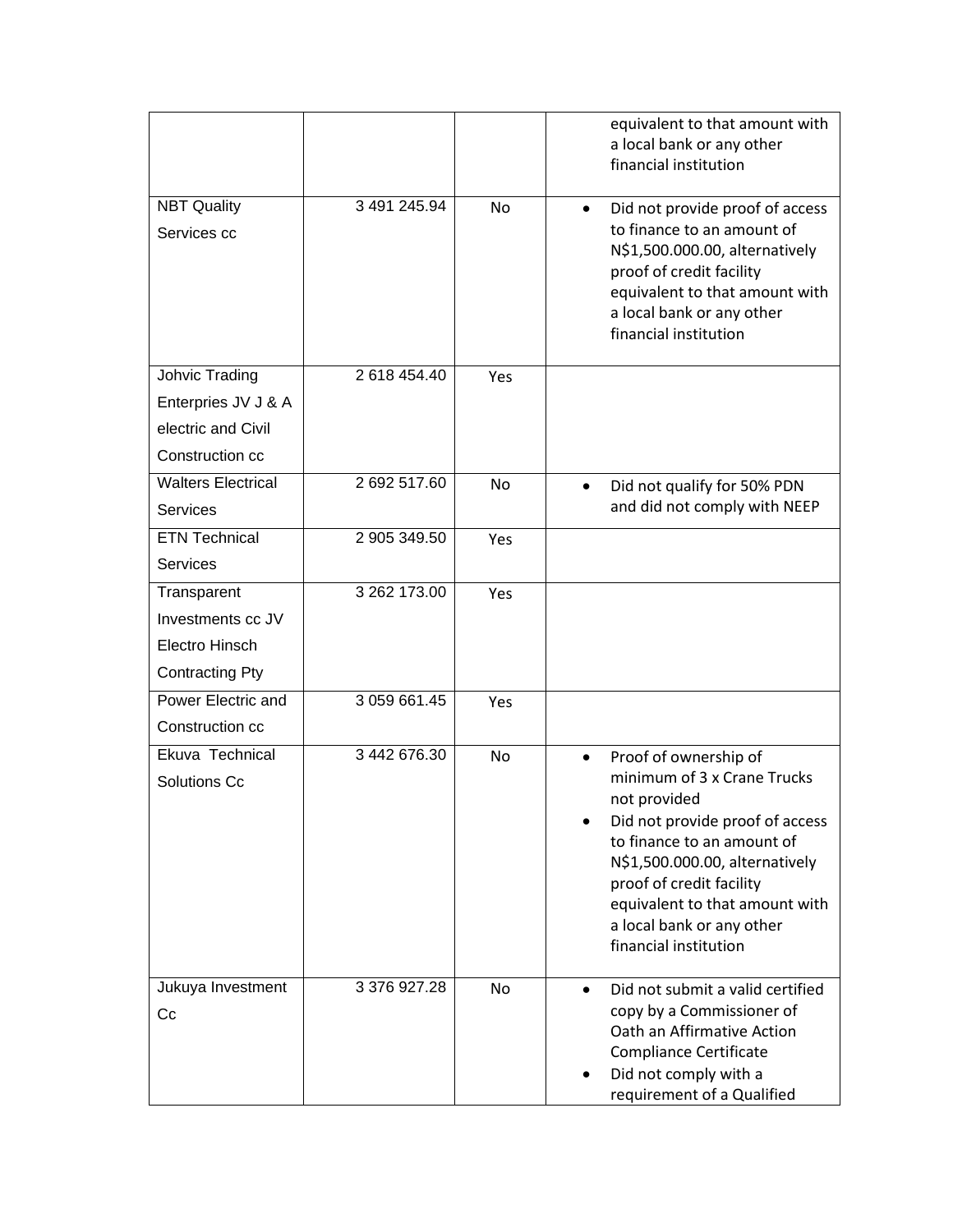|                                  |              |    | Electrician with Authorized<br>letter from NORED<br>Proof of ownership of<br>$\bullet$<br>minimum of 3 x Crane Trucks<br>not provided |
|----------------------------------|--------------|----|---------------------------------------------------------------------------------------------------------------------------------------|
| <b>Together Electrical</b><br>Cc | 3 139 991.60 | No | Proof of ownership of<br>$\bullet$<br>minimum of 3 x Crane Trucks<br>not provided                                                     |

### 6. **Price comparison for bids that are substantially responsive**:

| <b>Name</b>         | A. Price at Bid    | <b>B.</b> Bid Price after | C. price after         | D. Price after   | Rank           |
|---------------------|--------------------|---------------------------|------------------------|------------------|----------------|
|                     | <b>Opening N\$</b> | corrections               | <b>Adjustments N\$</b> | <b>Margin of</b> |                |
|                     |                    |                           |                        | Preference [If   |                |
|                     |                    |                           |                        | applicable]      |                |
| <b>BDI Electric</b> | 2 735 003.10       |                           |                        |                  | $\overline{2}$ |
| and                 |                    |                           |                        |                  |                |
| Constructio         |                    |                           |                        |                  |                |
| n Cc ***            |                    |                           |                        |                  |                |
|                     |                    |                           |                        |                  |                |
| <b>S&amp;T</b>      | 3 286 273.00       |                           |                        |                  |                |
| Engineering         |                    |                           |                        |                  | 6              |
| and                 |                    |                           |                        |                  |                |
| Constructio         |                    |                           |                        |                  |                |
| n JV FI             |                    |                           |                        |                  |                |
| Trading and         |                    |                           |                        |                  |                |
| Constructio         |                    |                           |                        |                  |                |
| n Cc                |                    |                           |                        |                  |                |
| Johvic              | 2 618 454.40       | 2 618 469.40              | 2 618 469.40           |                  | $\mathbf{1}$   |
| Trading             |                    |                           |                        |                  |                |
| Enterpries          |                    |                           |                        |                  |                |
| JV J & A            |                    |                           |                        |                  |                |
| electric and        |                    |                           |                        |                  |                |
| Civil               |                    |                           |                        |                  |                |
| Constructio         |                    |                           |                        |                  |                |
| $n$ cc              |                    |                           |                        |                  |                |
| <b>ETN</b>          |                    |                           |                        |                  |                |
| Technical           | 2 905 349.50       | 3 075 669.50              | 3 075 669.50           |                  | 3              |
| Services            |                    |                           |                        |                  |                |